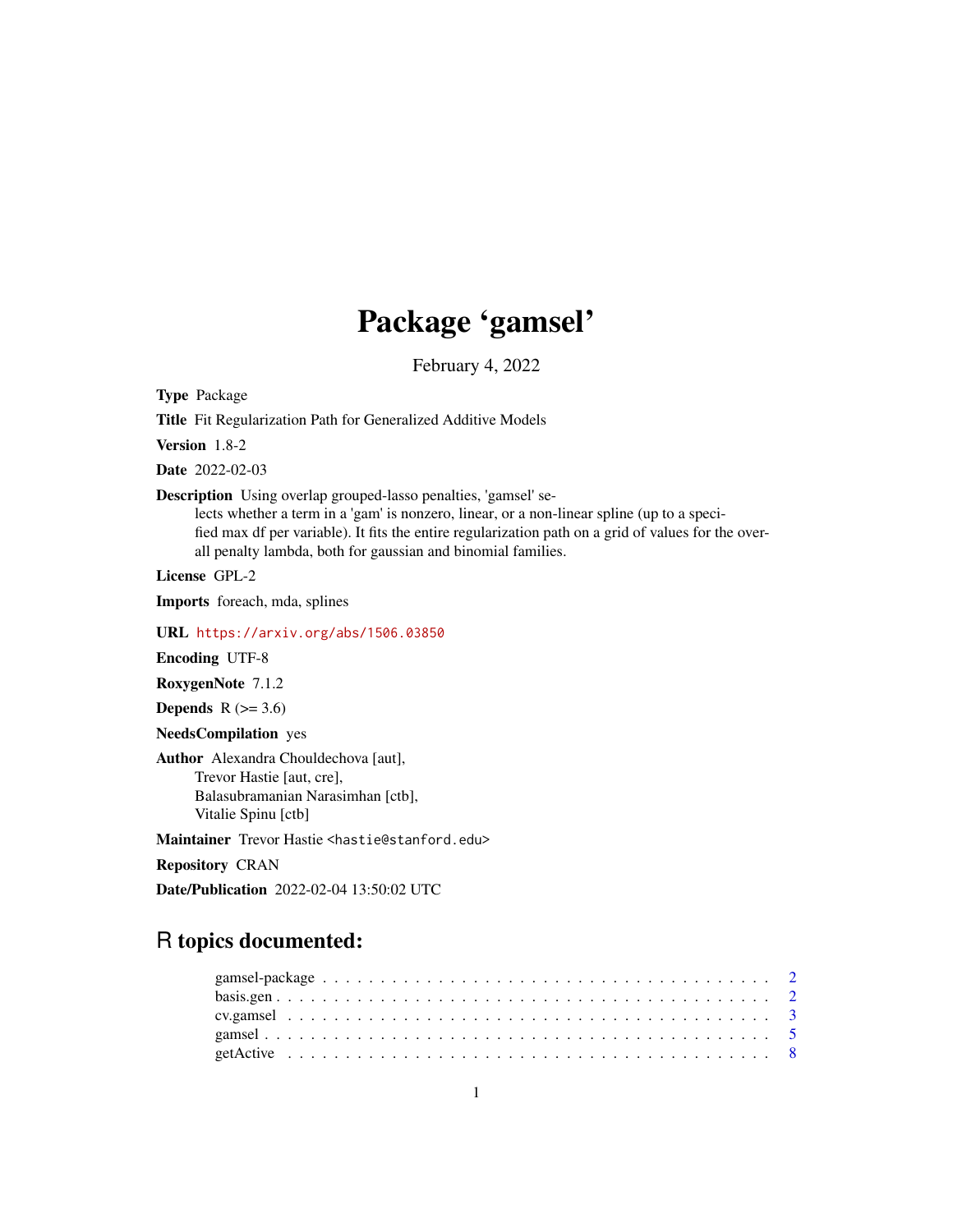#### <span id="page-1-0"></span>2 basis.gen

| Index |  |  |  |  |  |  |  |  |  |  |  |  |  |  |  |  |  |
|-------|--|--|--|--|--|--|--|--|--|--|--|--|--|--|--|--|--|
|       |  |  |  |  |  |  |  |  |  |  |  |  |  |  |  |  |  |
|       |  |  |  |  |  |  |  |  |  |  |  |  |  |  |  |  |  |
|       |  |  |  |  |  |  |  |  |  |  |  |  |  |  |  |  |  |
|       |  |  |  |  |  |  |  |  |  |  |  |  |  |  |  |  |  |
|       |  |  |  |  |  |  |  |  |  |  |  |  |  |  |  |  |  |
|       |  |  |  |  |  |  |  |  |  |  |  |  |  |  |  |  |  |

gamsel-package *Fit Regularization Path for Generalized Additive Models*

# Description

Using overlap grouped lasso penalties, gamsel selects whether a term in a gam is nonzero, linear, or a non-linear spline (up to a specified max df per variable). It fits the entire regularization path on a grid of values for the overall penalty lambda, both for gaussian and binomial families. Key functions are [gamsel,](#page-4-1) [predict.gamsel,](#page-10-1) [plot.gamsel,](#page-9-1) [print.gamsel,](#page-11-1) [summary.gamsel,](#page-13-1) [cv.gamsel,](#page-2-1) [plot.cv.gamsel](#page-8-1)

# Author(s)

Alexandra Chouldechova, Trevor Hastie Maintainer: Trevor Hastie <hastie@stanford.edu>

<span id="page-1-1"></span>

basis.gen *Generate basis*

# Description

Generate basis

# Usage

basis.gen(x,  $df = 6$ , thresh = 0.01, degree = 8, parms = NULL, ...)

#### Arguments

| $\mathsf{x}$ | A vector of values for basis.gen, or a matrix for pseudo.bases                                                                                                                                                                          |
|--------------|-----------------------------------------------------------------------------------------------------------------------------------------------------------------------------------------------------------------------------------------|
| df           | The degrees of freedom of the smoothing spline.                                                                                                                                                                                         |
| thresh       | If the next eigenvector improves the approximation by less than threshold, a<br>truncated bases is returned. For pseudo bases this can be a single value or a<br>vector of values, which are recycled sequentially for each column of x |
| degree       | The nominal number of basis elements. The basis returned has no more than<br>degree columns. For pseudo bases this can be a single value or a vector of<br>values, which are recycled sequentially for each column of x                 |
| parms        | A parameter set. If included in the call, these are used to define the basis. This<br>is used for prediction.                                                                                                                           |
| $\ddots$     | other arguments                                                                                                                                                                                                                         |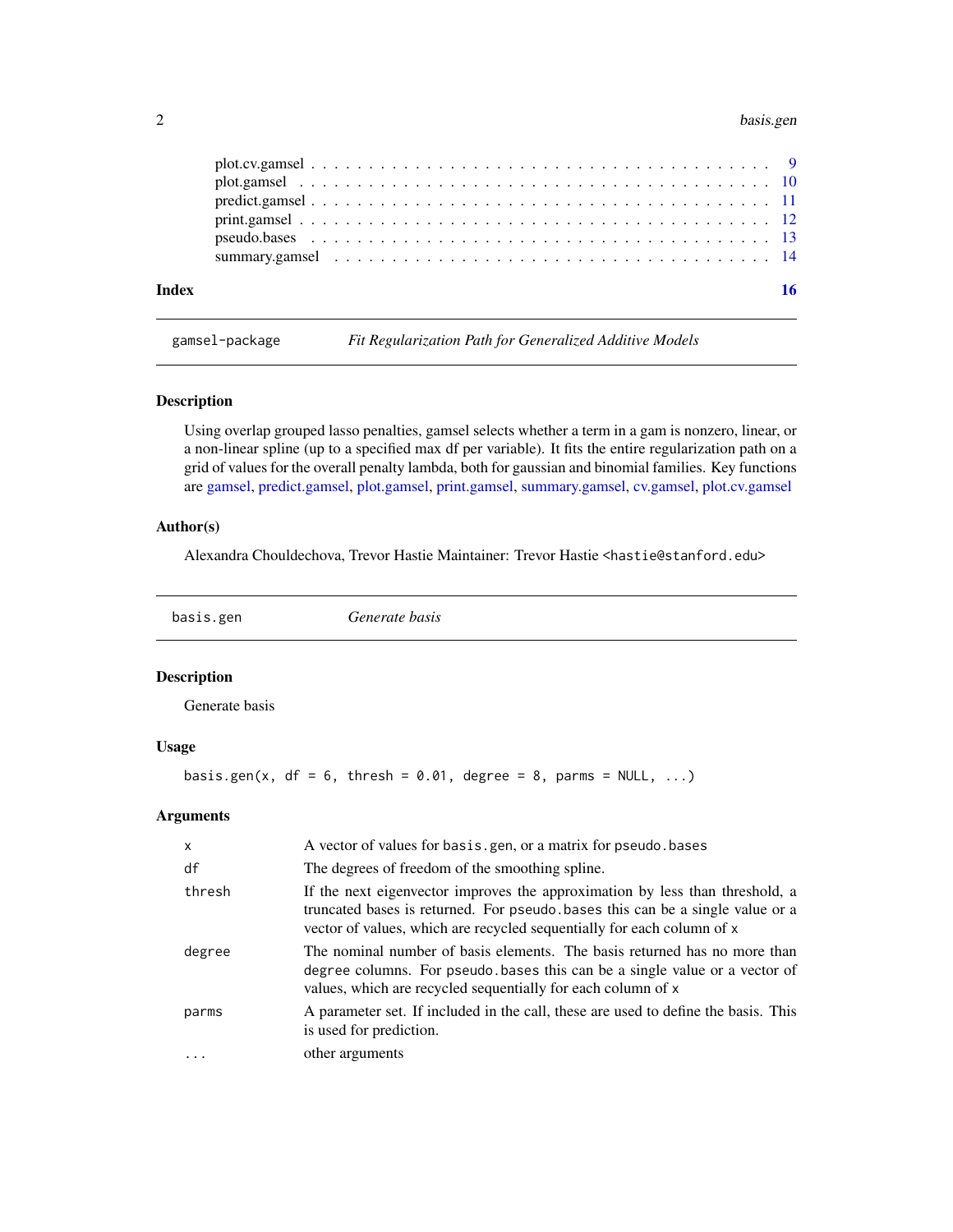#### <span id="page-2-0"></span>cv.gamsel 3

# Value

the basis

# <span id="page-2-1"></span>cv.gamsel *Cross-validation Routine for Gamsel*

# Description

A routine for performing K-fold cross-validation for gamsel.

# Usage

```
cv.gamsel(
  x,
 y,
  lambda = NULL,
  family = c("gaussian", "binomial"),
  degrees = rep(10, p),
  dfs = rep(5, p),bases = pseudo.bases(x, degrees, dfs, parallel = parallel, \ldots),
  type.measure = c("mse", "mae", "deviance", "class"),
  nfolds = 10,
  foldid,
 keep = FALSE,
 parallel = FALSE,
  ...
)
```
# Arguments

| $\mathsf{x}$ | x matrix as in gamsel                                                                                                                                                                                                                                                           |
|--------------|---------------------------------------------------------------------------------------------------------------------------------------------------------------------------------------------------------------------------------------------------------------------------------|
| y            | response y as in gamsel                                                                                                                                                                                                                                                         |
| lambda       | Optional use-supplied lambda sequence. If NULL, default behaviour is for gamsel<br>routine to automatically select a good lambda sequence.                                                                                                                                      |
| family       | family as in gamsel                                                                                                                                                                                                                                                             |
| degrees      | degrees as in gamsel                                                                                                                                                                                                                                                            |
| dfs          | dfs as in gamsel                                                                                                                                                                                                                                                                |
| bases        | bases as in gamsel                                                                                                                                                                                                                                                              |
| type.measure | Loss function for cross-validated error calculation. Currently there are four<br>options: mse (mean squared error), mae (mean absolute error), deviance (de-<br>viance, same as mse for family="gaussian"), class (misclassification error,<br>for use with family="binomial"). |
| nfolds       | Numer of folds (default is 10). Maximum value is nobs. Small values of nfolds<br>are recommended for large data sets.                                                                                                                                                           |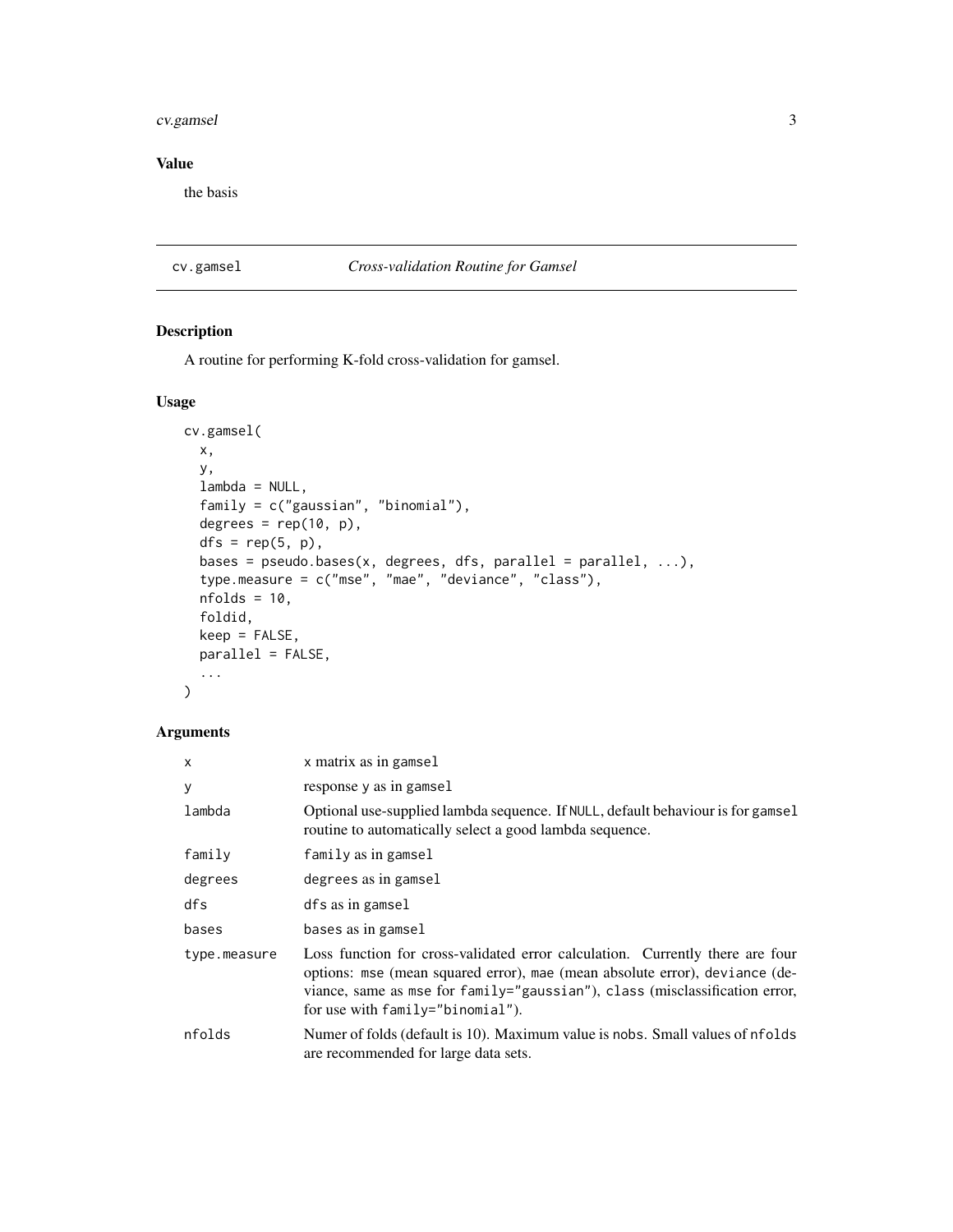| foldid    | Optional vector of length nobs with values between 1 and nfolds specifying<br>what fold each observation is in.                                                                                                                                                                              |
|-----------|----------------------------------------------------------------------------------------------------------------------------------------------------------------------------------------------------------------------------------------------------------------------------------------------|
| keep      | If keep=TRUE, a <i>prevalidated</i> array is returned containing fitted values for each<br>observation and each value of lambda. This means these fits are computed with<br>this observation and the rest of its fold omitted. The folid vector is also re-<br>turned. Default is keep=FALSE |
| parallel  | If TRUE, use parallel for each to fit each fold. See the example below for usage<br>details.                                                                                                                                                                                                 |
| $\ddotsc$ | Other arguments that can be passed to gamsel.                                                                                                                                                                                                                                                |

# Details

This function has the effect of running gamsel nfolds+1 times. The initial run uses all the data and gets the lambda sequence. The remaining runs fit the data with each of the folds omitted in turn. The error is accumulated, and the average error and standard deviation over the folds is computed. Note that cv.gamsel does NOT search for values for gamma. A specific value should be supplied, else gamma=.4 is assumed by default. If users would like to cross-validate gamma as well, they should call cv.gamsel with a pre-computed vector foldid, and then use this same fold vector in separate calls to cv.gamsel with different values of gamma. Note also that the results of cv.gamsel are random, since the folds are selected at random. Users can reduce this randomness by running cv.gamsel many times, and averaging the error curves.

#### Value

an object of class "cv.gamsel" is returned, which is a list with the ingredients of the crossvalidation fit.

| lambda     | the values of lambda used in the fits.                                                                                                                 |
|------------|--------------------------------------------------------------------------------------------------------------------------------------------------------|
| CVM        | The mean cross-validated error - a vector of length length (lambda).                                                                                   |
| cvsd       | estimate of standard error of cym.                                                                                                                     |
| cvup       | upper curve $=$ cvm+cvsd.                                                                                                                              |
| cvlo       | $lower curve = cvm-cvsd.$                                                                                                                              |
| nzero      | number of non-zero coefficients at each lambda.                                                                                                        |
| name       | a text string indicating type of measure (for plotting purposes).                                                                                      |
| gamsel.fit | a fitted gamsel object for the full data.                                                                                                              |
| lambda.min | value of lambda that gives minimum cvm.                                                                                                                |
| lambda.1se | largest value of lambda such that error is within 1 standard error of the mini-<br>mum.                                                                |
| fit.preval | if keep=TRUE, this is the array of prevalidated fits. Some entries can be NA, if<br>that and subsequent values of lambda are not reached for that fold |
| foldid     | if keep=TRUE, the fold assignments used                                                                                                                |
| index.min  | the sequence number of the minimum lambda.                                                                                                             |
| index.1se  | the sequence number of the 1se lambda value.                                                                                                           |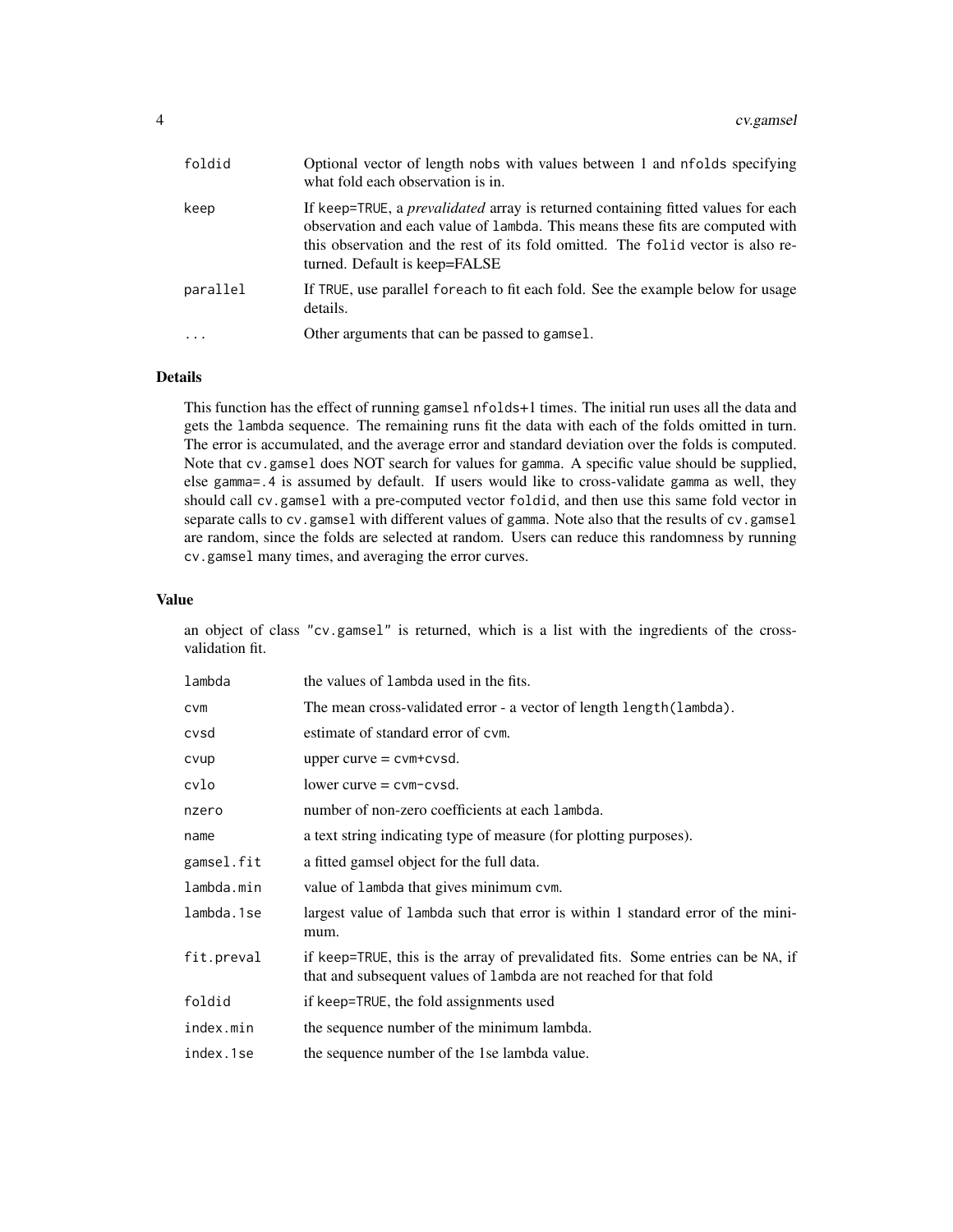#### <span id="page-4-0"></span>gamsel 5 and 5 and 5 and 5 and 5 and 5 and 5 and 5 and 5 and 5 and 5 and 5 and 5 and 5 and 5 and 5 and 5 and 5

#### Author(s)

Alexandra Chouldechova and Trevor Hastie Maintainer: Trevor Hastie <hastie@stanford.edu>

#### References

Chouldechova, A. and Hastie, T. (2015) *Generalized Additive Model Selection*

# See Also

gamsel, plot function for cv.gamsel object.

#### Examples

```
##data=gamsel:::gendata(n=500,p=12,k.lin=3,k.nonlin=3,deg=8,sigma=0.5)
data = readRDS(system.file("extdata/gamsel_example.RDS", package = "gamsel"))
attach(data)
bases=pseudo.bases(X,degree=10,df=6)
# Gaussian gam
gamsel.out=gamsel(X,y,bases=bases)
par(mfrow=c(1,2),mar=c(5,4,3,1))
summary(gamsel.out)
gamsel.cv=cv.gamsel(X,y,bases=bases)
par(mfrow=c(1,1))
plot(gamsel.cv)
par(mfrow=c(3,4))
plot(gamsel.out,newx=X,index=20)
```
<span id="page-4-1"></span>gamsel *Fit Regularization Path for Gaussian or Binomial Generalized Additive Model*

# Description

Using overlap grouped lasso penalties, gamsel selects whether a term in a gam is nonzero, linear, or a non-linear spline (up to a specified max df per variable). It fits the entire regularization path on a grid of values for the overall penalty lambda, both for gaussian and binomial families.

#### Usage

```
gamsel(
 x,
 y,
 num_lambda = 50,
  lambda = NULL,family = c("gaussian", "binomial"),
```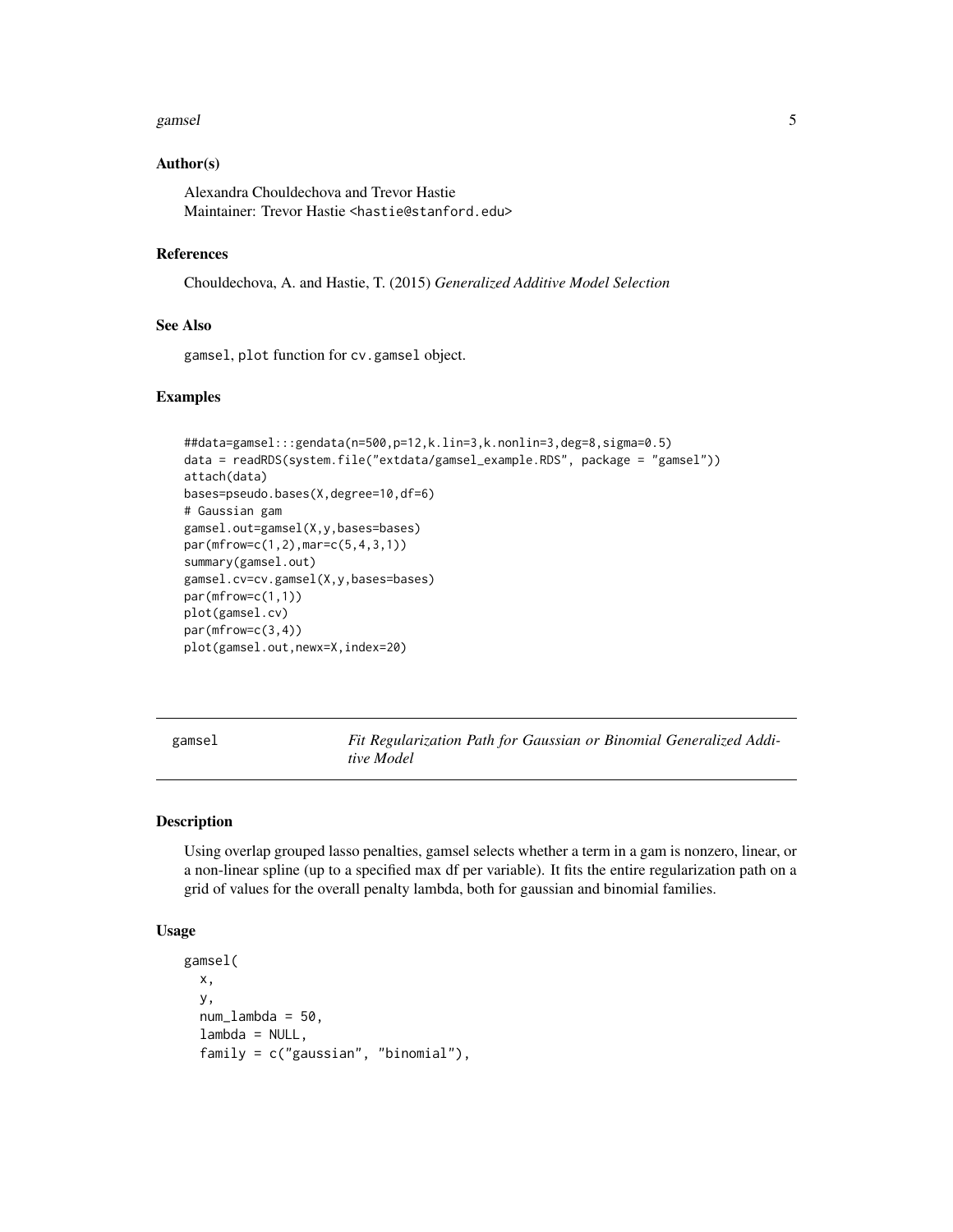#### 6 gamsel

```
degrees = rep(10, p),
  gamma = 0.4,
  dfs = rep(5, p),bases = pseudo.bases(x, degrees, dfs, parallel = parallel, \dots),
  tol = 1e-04,max\_iter = 2000,traceit = FALSE,
 parallel = FALSE,
  ...
\mathcal{L}
```
# Arguments

| X                      | Input (predictor) matrix of dimension nobs x nvars. Each observation is a row.                                                                                                                                  |
|------------------------|-----------------------------------------------------------------------------------------------------------------------------------------------------------------------------------------------------------------|
| У                      | Response variable. Quantitative for family="gaussian" and with values in<br>{0,1} for family="binomial"                                                                                                         |
| num lambda             | Number of lambda values to use. (Length of lambda sequence.)                                                                                                                                                    |
| lambda                 | User-supplied lambda sequence. For best performance, leave as NULL and al-<br>low the routine to automatically select lambda. Otherwise, supply a (preferably<br>gradually) decreasing sequence.                |
| family                 | Response type. "gaussian" for linear model (default). "binomial" for logistic<br>model.                                                                                                                         |
| degrees                | An integer vector of length nvars specifying the maximum number of spline<br>basis functions to use for each variable.                                                                                          |
| gamma                  | Penalty mixing parameter $0 \le \gamma \le 1$ . Values $\gamma < 0.5$ penalize linear fit less<br>than non-linear fit. The default is $\gamma = 0.4$ , which encourages a linear term over<br>a nonlinear term. |
| dfs                    | Numeric vector of length nvars specifying the maximum (end-of-path) degrees<br>of freedom for each variable.                                                                                                    |
| bases                  | A list of orthonormal bases for the non-linear terms for each variable. The func-<br>tion pseudo. bases generates these, using the parameters dfs and degrees. See<br>the documentation for pseudo.bases.       |
| tol                    | Convergence threshold for coordinate descent. The coordinate descent loop con-<br>tinues until the total change in objective after a pass over all variables is less than<br>tol. Default is 1e-4.              |
| $max$ <sub>Liter</sub> | Maximum number of coordinate descent iterations over all the variables for each<br>lambda value. Default is 2000.                                                                                               |
| traceit                | If TRUE, various information is printed during the fitting process.                                                                                                                                             |
| parallel               | passed on to the pseudo bases () function. Uses multiple process if available.                                                                                                                                  |
| .                      | additional arguments passed on to pseudo.bases()                                                                                                                                                                |

# Details

The sequence of models along the lambda path is fit by (block) cordinate descent. In the case of logistic regression the fitting routine may terminate before all num\_lambda values of lambda have

<span id="page-5-0"></span>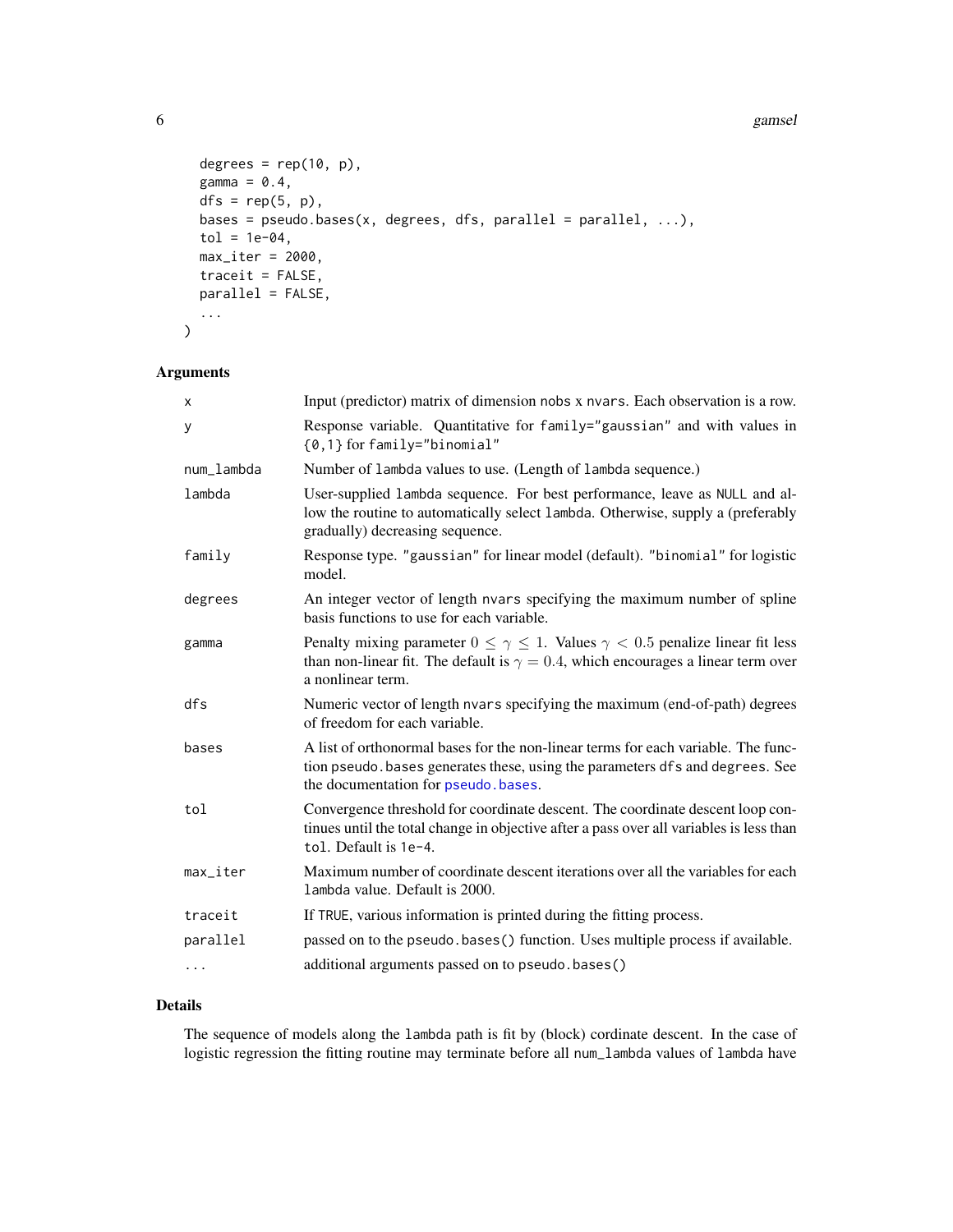#### <span id="page-6-0"></span>gamsel **7**

been used. This occurs when the fraction of null deviance explained by the model gets too close to 1, at which point the fit becomes numerically unstable. Each of the smooth terms is computed using an approximation to the Demmler-Reinsch smoothing spline basis for that variable, and the accompanying diagonal pernalty matrix.

# Value

An object with S3 class gamsel. %% If it is a LIST, use

| intercept                         | Intercept sequence of length num_lambda                                                                                             |
|-----------------------------------|-------------------------------------------------------------------------------------------------------------------------------------|
| alphas                            | nvars x num_lambda matrix of linear coefficient estimates                                                                           |
| betas                             | sum (degrees) x num_lambda matrix of non-linear coefficient estimates                                                               |
| lambdas                           | The sequence of lambda values used                                                                                                  |
| degrees                           | Number of basis functions used for each variable                                                                                    |
| parms                             | A set of parameters that capture the bases used. This allows for efficient gener-<br>ation of the bases elements for predict.gamsel |
| the product method for this close |                                                                                                                                     |

, the predict method for this class.

| family    | "gaussian" or "binomial"                                                                                            |
|-----------|---------------------------------------------------------------------------------------------------------------------|
| nulldev   | Null deviance (deviance of the intercept model)                                                                     |
| dev.ratio | Vector of length num_lambda giving fraction of (null) deviance explained by<br>each model along the lambda sequence |
| call      | The call that produced this object                                                                                  |
| $\%$ % $$ |                                                                                                                     |

# Author(s)

Alexandra Chouldechova and Trevor Hastie Maintainer: Trevor Hastie <hastie@stanford.edu>

### References

Chouldechova, A. and Hastie, T. (2015) *Generalized Additive Model Selection*, [https://arxiv.](https://arxiv.org/abs/1506.03850) [org/abs/1506.03850](https://arxiv.org/abs/1506.03850)

#### See Also

[predict.gamsel](#page-10-1), [cv.gamsel](#page-2-1), [plot.gamsel](#page-9-1), [summary.gamsel](#page-13-1), [basis.gen](#page-1-1),

#### Examples

```
##data=gamsel:::gendata(n=500,p=12,k.lin=3,k.nonlin=3,deg=8,sigma=0.5)
data = readRDS(system.file("extdata/gamsel_example.RDS", package = "gamsel"))
attach(data)
bases=pseudo.bases(X,degree=10,df=6)
# Gaussian gam
```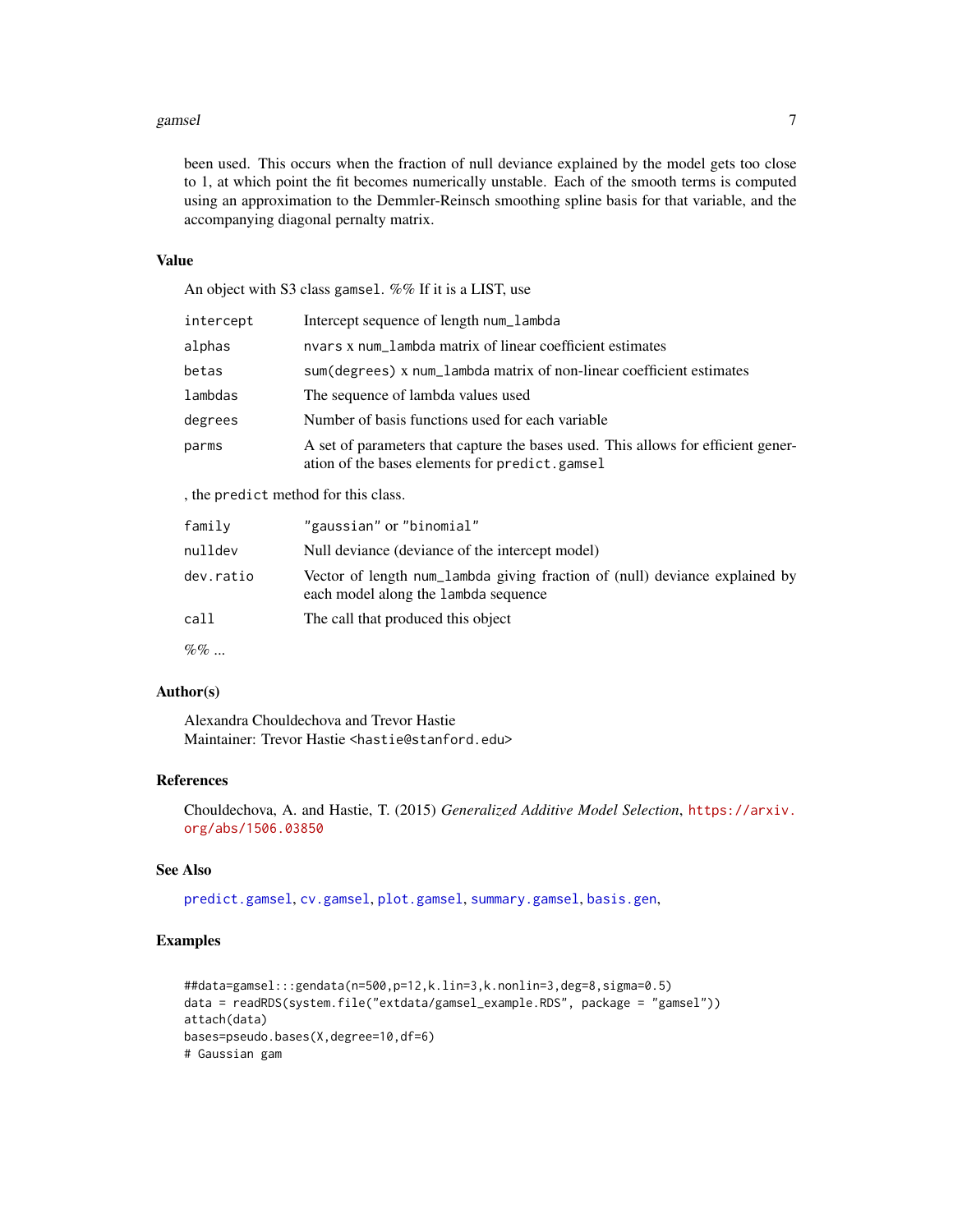```
gamsel.out=gamsel(X,y,bases=bases)
par(mfrow=c(1,2),mar=c(5,4,3,1))
summary(gamsel.out)
gamsel.cv=cv.gamsel(X,y,bases=bases)
par(mfrow=c(1,1))
plot(gamsel.cv)
par(mfrow=c(3,4))
plot(gamsel.out,newx=X,index=20)
# Binomial model
gamsel.out=gamsel(X,yb,family="binomial")
par(mfrow=c(1,2),mar=c(5,4,3,1))
summary(gamsel.out)
par(mfrow=c(3,4))
plot(gamsel.out,newx=X,index=30)
```
#### getActive *Returns active variables*

#### Description

Extract active variables of different kinds from a gamsel object

#### Usage

```
getActive(
 object,
  index = NULL,type = c("nonzero", "linear", "nonlinear"),
 EPS = 0
```
# Arguments

 $\mathcal{L}$ 

| object | gamsel object                                                                          |
|--------|----------------------------------------------------------------------------------------|
| index  | index or vector of indices at which to obtain active information. NULL returns<br>all. |
| type   | type of active variables to report. One of c ("nonzero","linear","nonlinear")          |
| EPS.   | threshold for what is nonzero; default is 0                                            |

# Details

Returns a vector of variables indices of variables having the desired properties.

# Value

vector of indices

<span id="page-7-0"></span>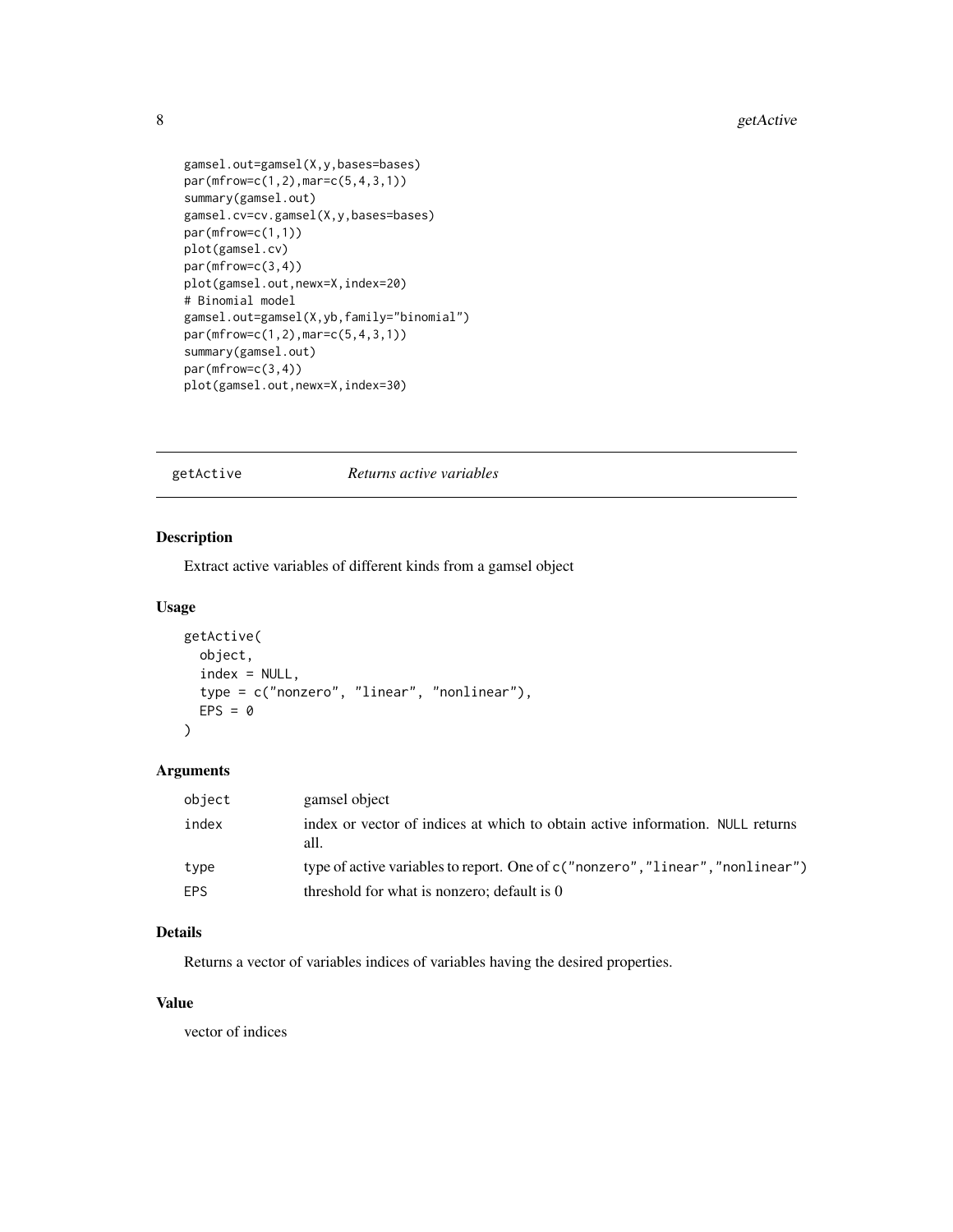<span id="page-8-1"></span><span id="page-8-0"></span>

#### Description

Produces a cross-validation curve with standard errors for a fitted gamsel objecty.

#### Usage

```
## S3 method for class 'cv.gamsel'
plot(x, sign.lambda = 1, ...)
```
# Arguments

|                         | cv.gamselobject                                                               |
|-------------------------|-------------------------------------------------------------------------------|
| sign.lambda             | Either plot against log(lambda) (default) against -lambda if sign. lambda=-1. |
| $\cdot$ $\cdot$ $\cdot$ | Optional graphical parameters to plot.                                        |

#### Details

A plot showing cross-validation error is produced. Nothing is returned.

#### Author(s)

Alexandra Chouldechova and Trevor Hastie Maintainer: Trevor Hastie <hastie@stanford.edu>

#### References

Chouldechova, A. and Hastie, T. (2015) *Generalized Additive Model Selection*

#### Examples

```
##data=gamsel:::gendata(n=500,p=12,k.lin=3,k.nonlin=3,deg=8,sigma=0.5)
data = readRDS(system.file("extdata/gamsel_example.RDS", package = "gamsel"))
attach(data)
bases=pseudo.bases(X,degree=10,df=6)
# Gaussian gam
gamsel.out=gamsel(X,y,bases=bases)
gamsel.cv=cv.gamsel(X,y,bases=bases)
par(mfrow=c(1,1))
plot(gamsel.cv)
```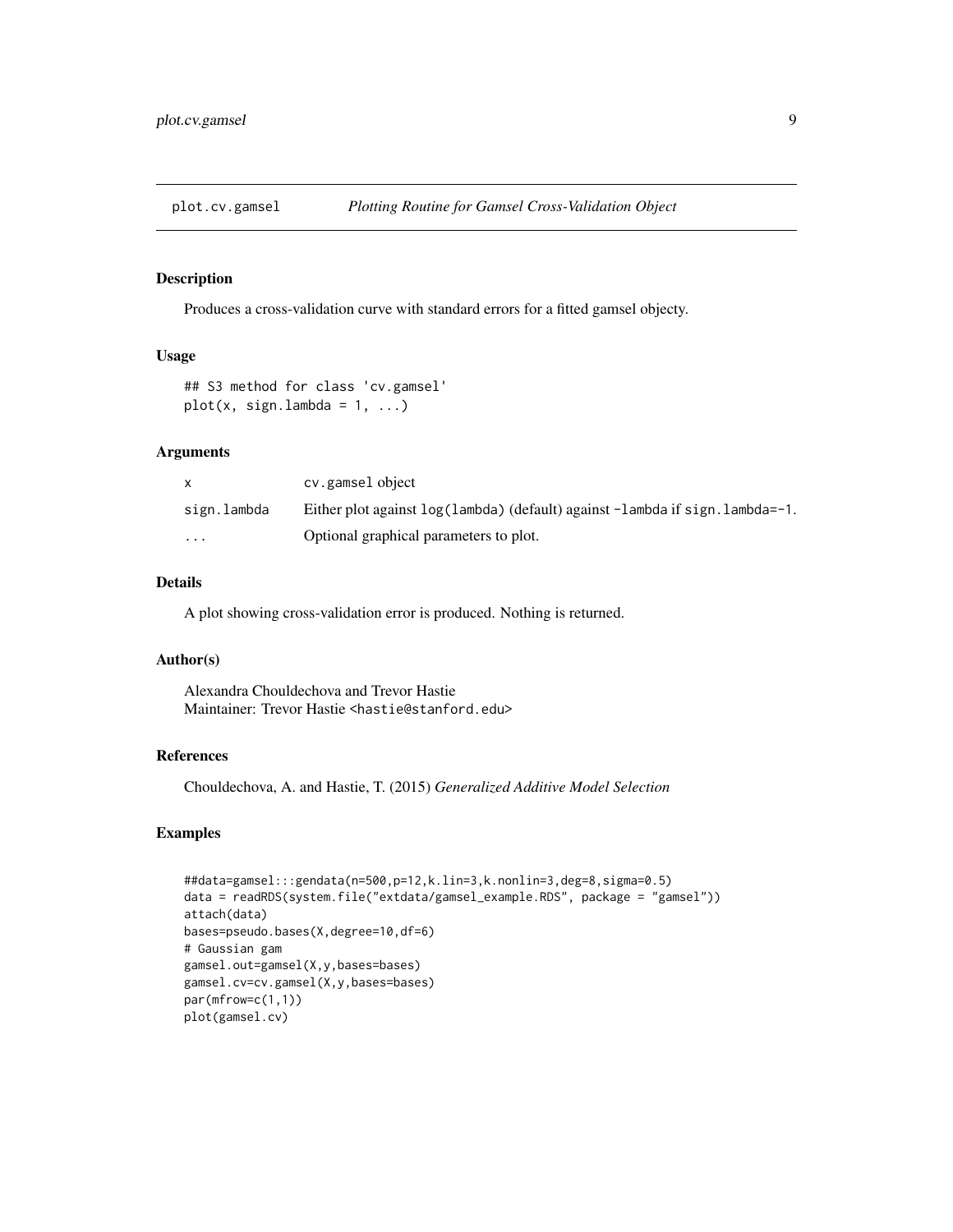<span id="page-9-1"></span><span id="page-9-0"></span>

# Description

Produces plots of the estimated functions for specified variables at a given value of lambda.

# Usage

```
## S3 method for class 'gamsel'
plot(x, newx, index, which = 1:p, rugby = TRUE, ylims, ...)
```
# Arguments

| X       | Fitted gamsel object.                                                                                                                                                                                                                              |
|---------|----------------------------------------------------------------------------------------------------------------------------------------------------------------------------------------------------------------------------------------------------|
| newx    | nobs_new x p matrix giving values of each predictor at which to plot.                                                                                                                                                                              |
| index   | Index of lambda value (i.e., model) for which plotting is desired.                                                                                                                                                                                 |
| which   | Which values to plot. Default is all variables, i.e. $\{1, 2, \ldots, n \text{vars}\}$ . Be-<br>sides indices, which can take two special values: "nonzero" will plot only the<br>nonzero functions, and "nonlinear" only the nonlinear functions. |
| rugplot | If TRUE, a rugplot showing values of $x$ is shown at the bottom of each fitted<br>function plot.                                                                                                                                                   |
| vlims   | ylim argument for plotting each curve, which overides the default which is the<br>range of all the functions.                                                                                                                                      |
| .       | Optional graphical parameters to plot.                                                                                                                                                                                                             |
|         |                                                                                                                                                                                                                                                    |

# Details

A plot of the specified fitted functions is produced. Nothing is returned.

# Author(s)

Alexandra Chouldechova and Trevor Hastie Maintainer: Trevor Hastie <hastie@stanford.edu>

# References

Chouldechova, A. and Hastie, T. (2015) *Generalized Additive Model Selection*

# See Also

gamsel, and print.gamsel, summary.gamsel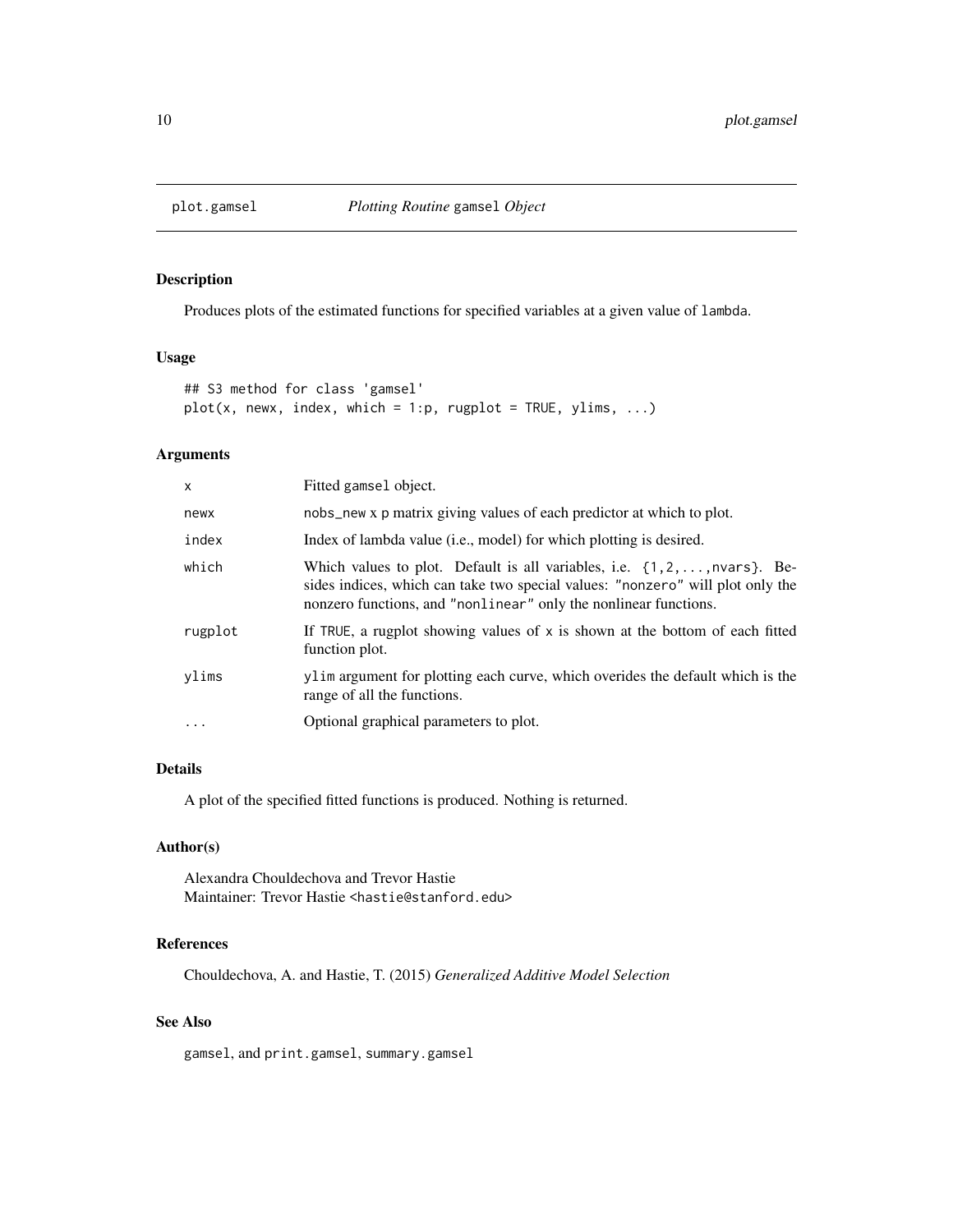# <span id="page-10-0"></span>predict.gamsel 11

# Examples

```
##set.seed(1211)
##data=gamsel:::gendata(n=500,p=12,k.lin=3,k.nonlin=3,deg=8,sigma=0.5)
data = readRDS(system.file("extdata/gamsel_example.RDS", package = "gamsel"))
attach(data)
bases=pseudo.bases(X,degree=10,df=6)
# Gaussian gam
gamsel.out=gamsel(X,y,bases=bases)
par(mfrow=c(3,4))
plot(gamsel.out,newx=X,index=20)
```
<span id="page-10-1"></span>predict.gamsel *Gamsel Prediction Routine*

# Description

Make predictions from a gamsel object.

# Usage

```
## S3 method for class 'gamsel'
predict(
  object,
  newdata,
  index = NULL,
  type = c("link", "response", "terms", "nonzero"),
  ...
)
```
#### Arguments

| object  | Fitted gamsel object.                                                                                                                                                                                                                                                                                                                                                                                                   |
|---------|-------------------------------------------------------------------------------------------------------------------------------------------------------------------------------------------------------------------------------------------------------------------------------------------------------------------------------------------------------------------------------------------------------------------------|
| newdata | nobs_new x p matrix of new data values at which to predict.                                                                                                                                                                                                                                                                                                                                                             |
| index   | Index of model in the sequence for which plotting is desired. Note, this is NOT<br>a lambda value.                                                                                                                                                                                                                                                                                                                      |
| type    | Type of prediction desired. Type link gives the linear predictors for "binomial",<br>and fitted values for "gaussian". Type response gives fitted probabilities for<br>"binomial" and fitted values for "gaussian". Type "terms" returns a matrix<br>of fitted functions, with as many columns as there are variables. Type nonzero<br>returns a list of the indices of nonzero coefficients at the given lambda index. |
| .       | Not used                                                                                                                                                                                                                                                                                                                                                                                                                |

# Value

Either a vector aor a matrix is returned, depending on type.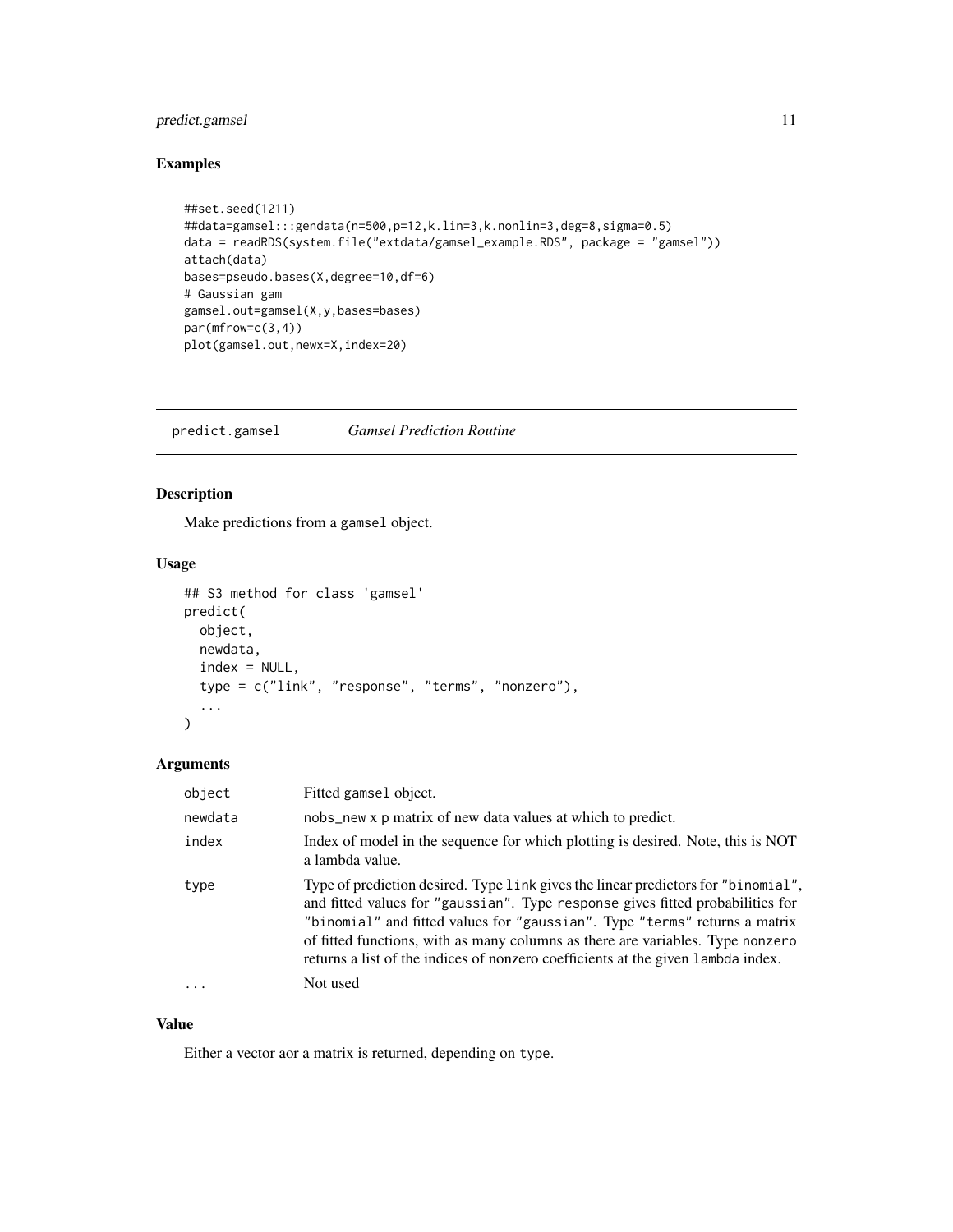#### <span id="page-11-0"></span>Author(s)

Alexandra Chouldechova and Trevor Hastie Maintainer: Trevor Hastie <hastie@stanford.edu>

### References

Chouldechova, A. and Hastie, T. (2015) *Generalized Additive Model Selection*

#### See Also

[gamsel](#page-4-1), [cv.gamsel](#page-2-1), [summary.gamsel](#page-13-1), [basis.gen](#page-1-1)

#### Examples

```
##data=gamsel:::gendata(n=500,p=12,k.lin=3,k.nonlin=3,deg=8,sigma=0.5)
data = readRDS(system.file("extdata/gamsel_example.RDS", package = "gamsel"))
attach(data)
bases=pseudo.bases(X,degree=10,df=6)
# Gaussian gam
gamsel.out=gamsel(X,y,bases=bases)
preds=predict(gamsel.out,X,index=20,type="terms")
```
<span id="page-11-1"></span>print.gamsel *print a gamsel object*

#### Description

Print a summary of the gamsel path at each step along the path

# Usage

```
## S3 method for class 'gamsel'
print(x, digits = max(3, getOption("digits") - 3), ...)
```
#### Arguments

| X      | fitted gamsel object           |
|--------|--------------------------------|
| digits | significant digits in printout |
| .      | additional print arguments     |

#### Details

The call that produced the object x is printed, followed by a five-column matrix with columns NonZero, Lin, NonLin, %Dev and Lambda. The first three columns say how many nonzero, linear and nonlinear terms there are. %Dev is the percent deviance explained (relative to the null deviance).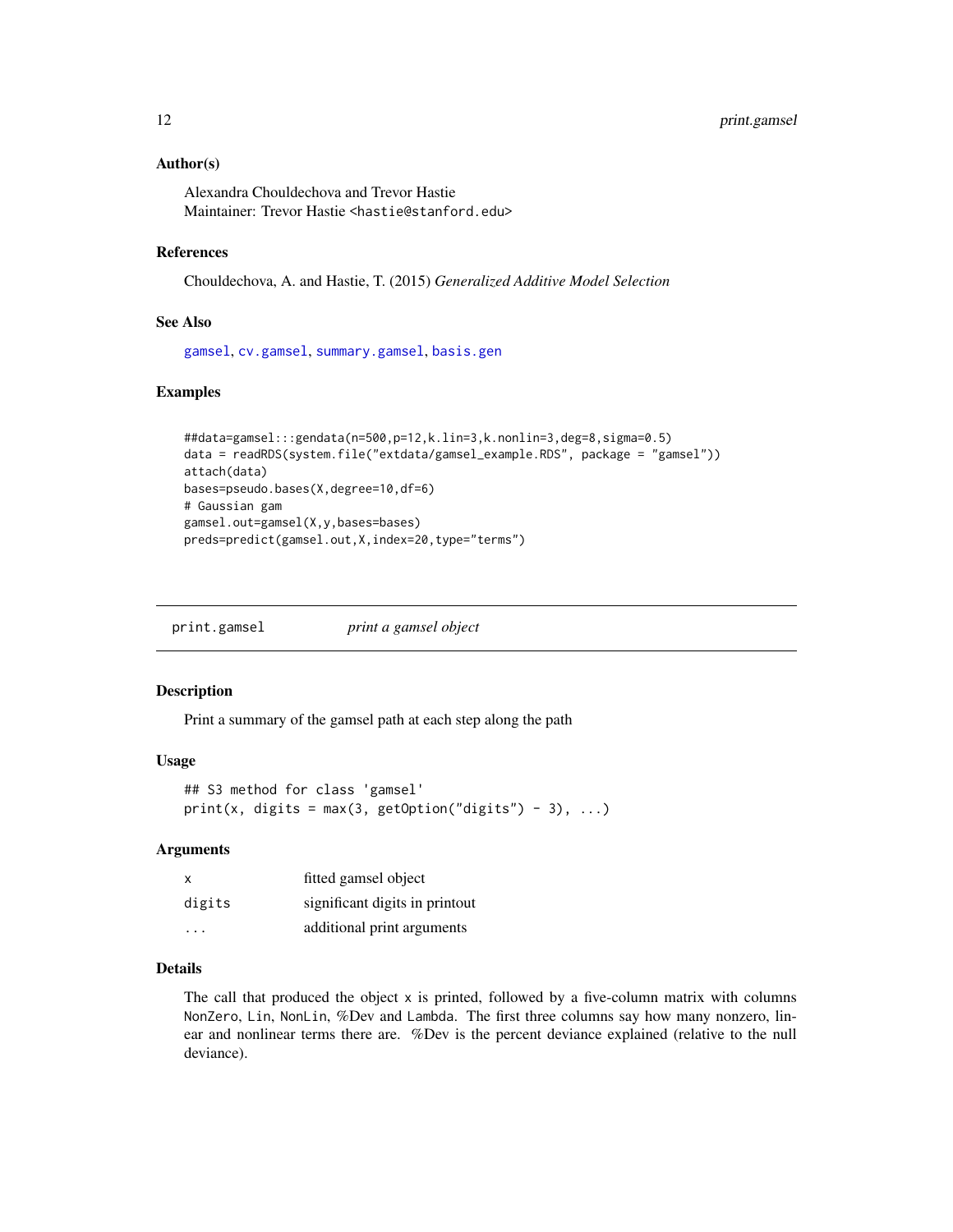#### <span id="page-12-0"></span>pseudo.bases 13

#### Value

The matrix above is silently returned

#### Author(s)

Alexandra Chouldechova and Trevor Hastie Maintainer: Trevor Hastie <hastie@stanford.edu>

#### References

Chouldechova, A. and Hastie, T. (2015) *Generalized Additive Model Selection*

#### See Also

[predict.gamsel,](#page-10-1) [cv.gamsel,](#page-2-1) [plot.gamsel,](#page-9-1) [summary.gamsel,](#page-13-1) [basis.gen](#page-1-1)

<span id="page-12-1"></span>pseudo.bases *Generate pseudo-spline bases*

#### Description

Generate an approximation to the Demmler-Reinsch orthonormal bases for smoothing splines, using orthogonal polynomials. basis.gen generates a basis for a single x, and pseudo.bases generates a list of bases for each column of the matrix x.

#### Usage

```
pseudo.bases(x, degree = 8, df = 6, parallel = FALKF, ...)
```
#### Arguments

| x        | A vector of values for basis, gen, or a matrix for pseudo, bases                                                                                                                                                        |
|----------|-------------------------------------------------------------------------------------------------------------------------------------------------------------------------------------------------------------------------|
| degree   | The nominal number of basis elements. The basis returned has no more than<br>degree columns. For pseudo bases this can be a single value or a vector of<br>values, which are recycled sequentially for each column of x |
| df       | The degrees of freedom of the smoothing spline.                                                                                                                                                                         |
| parallel | if TRUE, parallelize                                                                                                                                                                                                    |
| $\cdots$ | other arguments for basis.gen can be passed through to [basis.gen]                                                                                                                                                      |

# Details

basis.gen starts with a basis of orthogonal polynomials of total degree. These are each smoothed using a smoothing spline, which allows for a one-step approximation to the Demmler-Reinsch basis for a smoothing spline of rank equal to the degree. See the reference for details. The function also approximates the appropriate diagonal penalty matrix for this basis, so that the a approximate smoothing spline (generalized ridge regression) has the target df.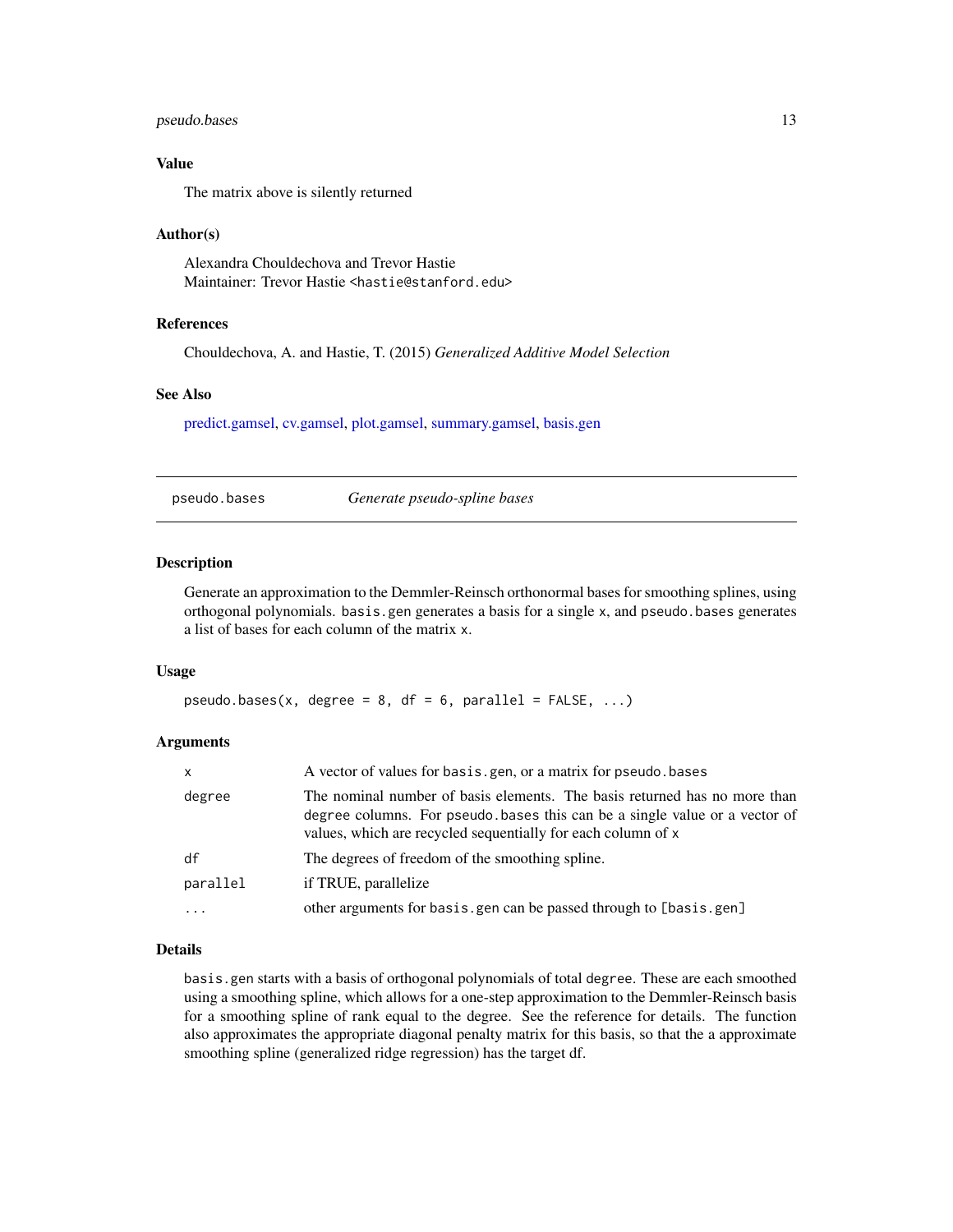#### <span id="page-13-0"></span>Value

An orthonormal basis is returned (a list for pseudo.bases). This has an attribute parms, which has elements coefsCoefficients needed to generate the orthogonal polynomials rotateTransformation matrix for transforming the polynomial basis dpenalty values for the diagonal penalty dfdf used degreenumber of columns

### Author(s)

Alexandra Chouldechova and Trevor Hastie Maintainer: Trevor Hastie <hastie@stanford.edu>

## References

T. Hastie *Pseudosplines*. (1996) JRSSB 58(2), 379-396. Chouldechova, A. and Hastie, T. (2015) *Generalized Additive Model Selection*

#### Examples

```
##data=gamsel:::gendata(n=500,p=12,k.lin=3,k.nonlin=3,deg=8,sigma=0.5)
data = readRDS(system.file("extdata/gamsel_example.RDS", package = "gamsel"))
attach(data)
bases=pseudo.bases(X,degree=10,df=6)
## Not run:
     require(doMC)
     registerDoMC(cores=4)
     bases=pseudo.bases(X,degree=10,df=6,parallel=TRUE)
```
## End(Not run)

<span id="page-13-1"></span>summary.gamsel *Gamsel summary routine*

#### Description

This makes a two-panel plot of the gamsel object.

#### Usage

```
## S3 method for class 'gamsel'
summary(object, label = FALSE, ...)
```
# Arguments

| obiect                  | gamsel object                                                     |
|-------------------------|-------------------------------------------------------------------|
| label                   | if TRUE, annotate the plot with variable labels. Default is FALSE |
| $\cdot$ $\cdot$ $\cdot$ | additional arguments to summary                                   |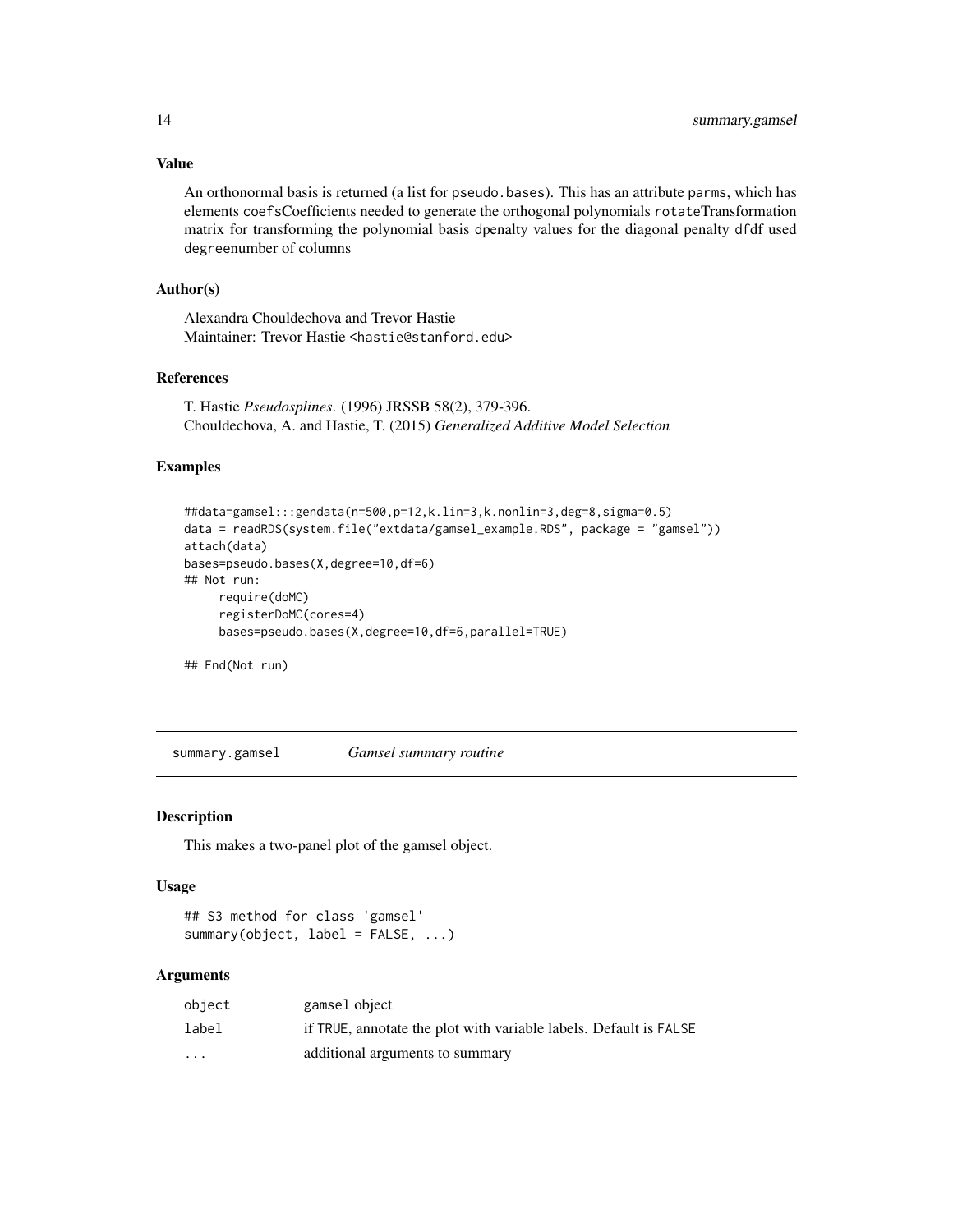# summary.gamsel 15

#### Details

A two panel plot is produced, that summarizes the linear components and the nonlinear components, as a function of lambda. For the linear components, it is the coefficient for each variable. For the nonlinear, we see the norm of the nonlinear coefficients.

#### Value

Nothing is returned.

# Author(s)

Alexandra Chouldechova and Trevor Hastie Maintainer: Trevor Hastie <hastie@stanford.edu>

#### References

Chouldechova, A. and Hastie, T. (2015) *Generalized Additive Model Selection*

# See Also

gamsel, and methods plot, print and predict for cv.gamsel object.

#### Examples

```
##data=gamsel:::gendata(n=500,p=12,k.lin=3,k.nonlin=3,deg=8,sigma=0.5)
data = readRDS(system.file("extdata/gamsel_example.RDS", package = "gamsel"))
attach(data)
bases=pseudo.bases(X,degree=10,df=6)
# Gaussian gam
gamsel.out=gamsel(X,y,bases=bases)
par(mfrow=c(1,2),mar=c(5,4,3,1))
summary(gamsel.out)
```